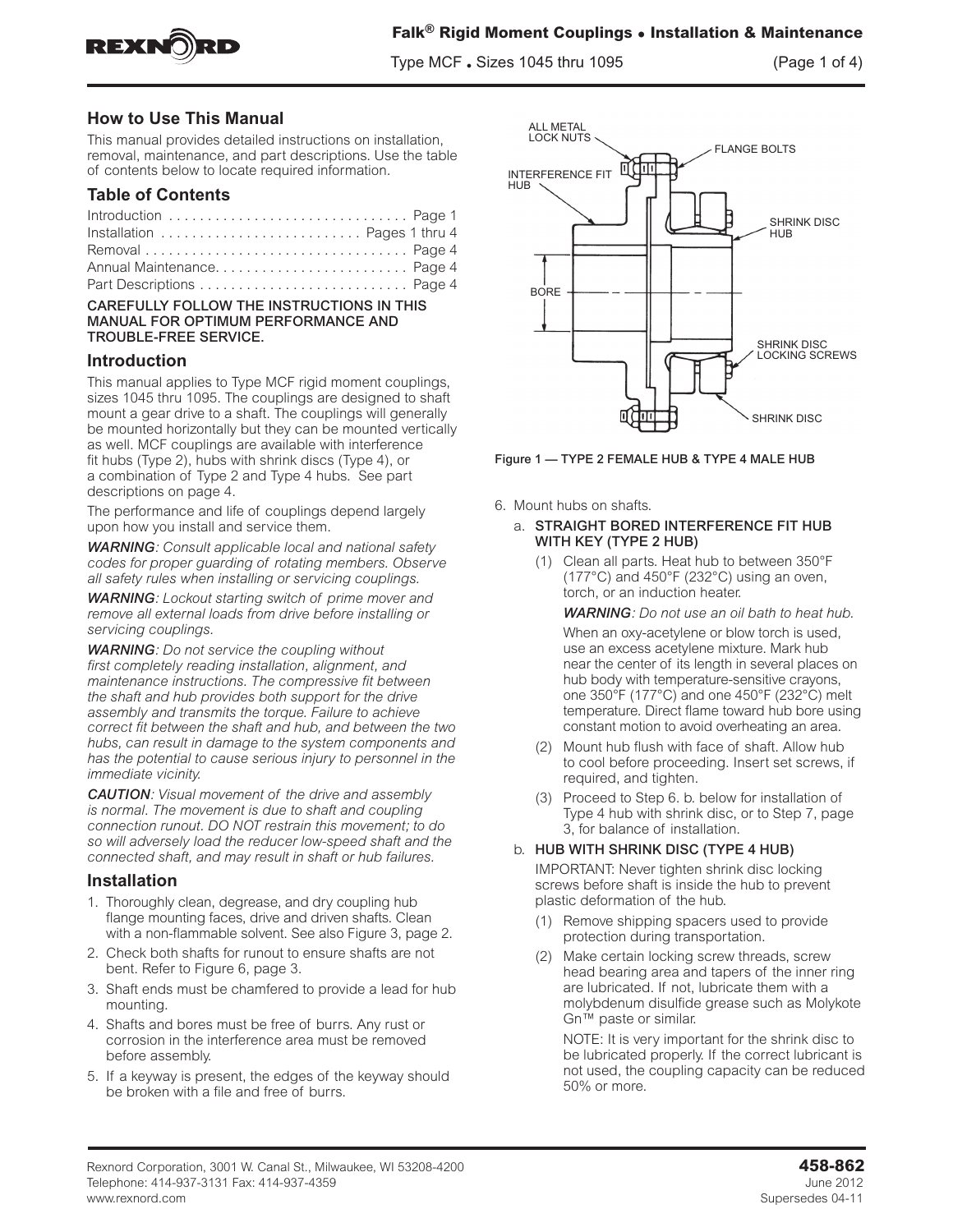(Page 2 of 4) Type MCF • Sizes 1045 thru 1095



(3) Position the shrink disc on the coupling hub. The hub outside diameter can be greased to aid assembly. Make sure the shrink disc is fully seated on the hub and is not jammed in the radius in the corner. See Figure 2.



#### Figure 2

(4) Degrease hub bore and shaft seat. See Figure 3.



(5) Slide both hub and shrink disc into place on the shaft. Mount hub as shown in Figure 4, so that each hub face is flush with the end of its shaft.



#### Figure 4

(6) Tighten three or four equally spaced shrink disc locking screws to establish a parallel condition of the collar faces, and a perpendicular position of the shrink disc collars relative to the shaft. This will properly seat the collars on the taper of the inner ring and avoid cocking of the collars.

The following gap parallel tolerance values are recommended for the shrink disc sizes listed below. See Figure 5.

Sizes 24 – 100 .015" max. deviation in gap Sizes 110 – 260 .032" max. deviation in gap Sizes 280 – 500 .062" max. deviation in gap



Figure 5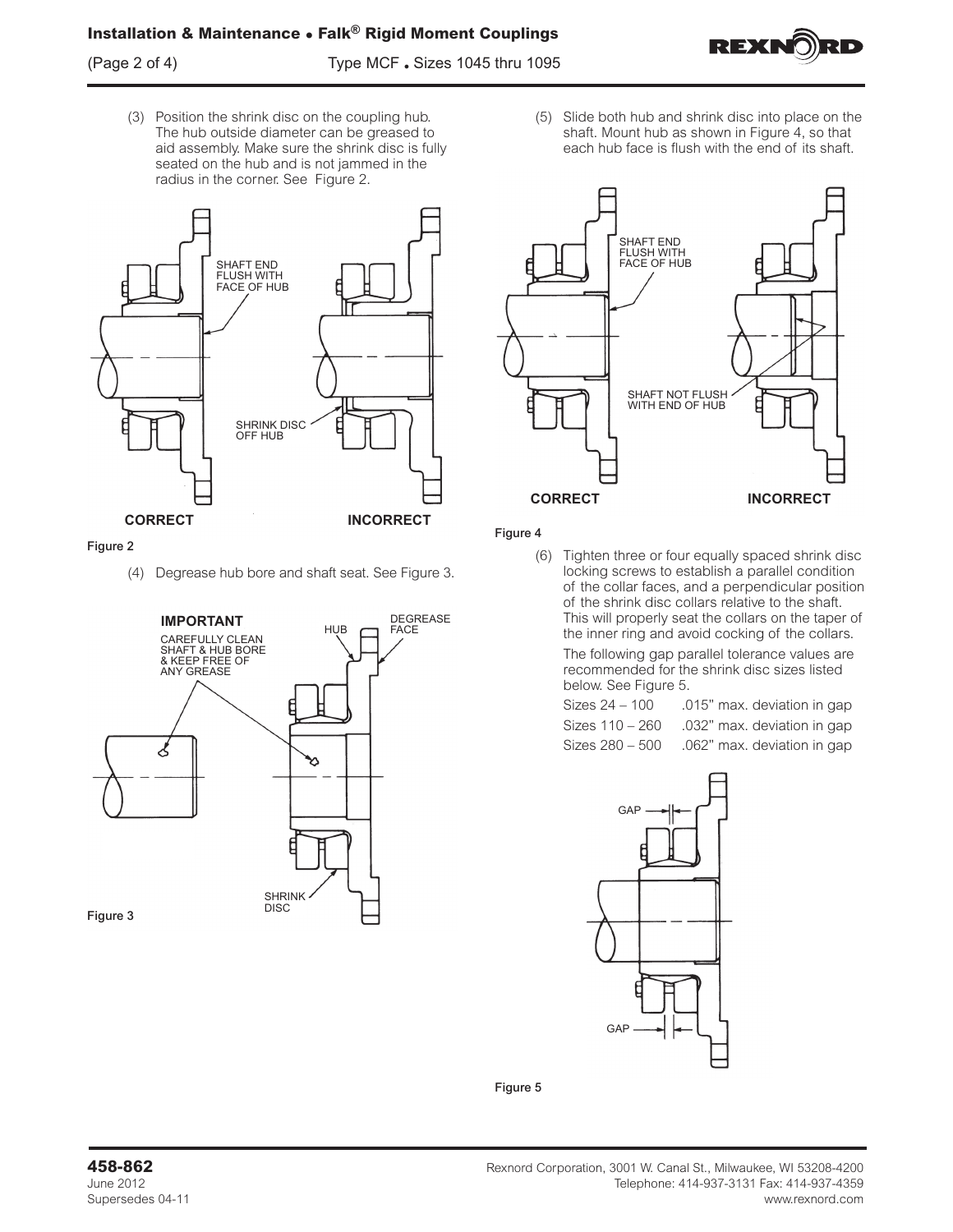

### **Table 1 — Shrink Disc Locking Screw Tightening Torque Values**

| <b>Screw Size</b>                     | <b>Tightening Torque</b><br><b>Distance Across</b> |      |           |
|---------------------------------------|----------------------------------------------------|------|-----------|
| (Metric)<br><b>DIN 931</b><br>GR 10.9 | <b>Flats of Head</b><br>(mm)                       | (Nm) | $(lb-ft)$ |
| M <sub>5</sub>                        | 8                                                  | 5    | 3.6       |
| M6                                    | 10                                                 | 12   | 8.7       |
| M8                                    | 13                                                 | 30   | 22        |
| M <sub>10</sub>                       | 17                                                 | 59   | 44        |
| M <sub>12</sub>                       | 19                                                 | 100  | 74        |
| M16                                   | 24                                                 | 250  | 185       |
| M20                                   | 30                                                 | 490  | 362       |
| M24                                   | 36                                                 | 840  | 620       |
| M27                                   | 41                                                 | 1250 | 922       |

- (8) Make certain that screws will no longer turn by applying specified torque — only then is the installation complete. Make sure that both collars are still parallel. Correct if not.
- (9) Check that the hub is correctly positioned on the shaft, then using dial indicators, check hub runout as illustrated in Figure 6. Checking the hub runout ensures correctness of hub mounting and will reduce drive movement. Make sure runout values do not exceed limits listed in Table 3. If runout is excessive, reverse the hub assembly procedure, carefully reassemble, and recheck hub runout. Recheck all fasteners to be sure they are torqued to specified values in Table 1.



- 7. With suitable lifting equipment, move the drive/motor assembly into position approximately parallel and in line with the driven shaft using hub flanges as a guide. Align fastener holes, and install and hand tighten one flange fastener. Align hub registers and flange fastener holes. Install all flange bolts finger tight.
- 8. Use a precision torque wrench and equally tighten all opposing fasteners while allowing the drive assembly to move as required to draw the flanges together (flexible support). Continue tightening until flanges are mated and all flange fasteners are torqued to values specified in Table 2.

|  |  |  | Table 2 - Flange Fastener Tightening Torque |  |
|--|--|--|---------------------------------------------|--|
|--|--|--|---------------------------------------------|--|

| Coupling<br>Size                                                                                                                             | <b>Flange Fastener Size</b>                                                                                                                                                                                                                                          | <b>Flange Fastener Tightening</b><br>TorqueTolerance ±5%     |                                                            |
|----------------------------------------------------------------------------------------------------------------------------------------------|----------------------------------------------------------------------------------------------------------------------------------------------------------------------------------------------------------------------------------------------------------------------|--------------------------------------------------------------|------------------------------------------------------------|
|                                                                                                                                              | (in) Grade 8                                                                                                                                                                                                                                                         | (Nm)                                                         | $(Ib-ft)$                                                  |
| <b>1045MCF</b><br><b>1055MCF</b><br><b>1060MCF</b><br><b>1065MCF</b><br><b>1075MCF</b><br><b>1080MCF</b><br><b>1090MCF</b><br><b>1095MCF</b> | $1.125 - 7$ UNC $\times$ 4.00<br>$1.125 - 7$ UNC $\times$ 4.00<br>$1.250 - 7$ UNC $\times$ 4.50<br>$1.250 - 7$ UNC $\times$ 5.00<br>$1.500 - 6$ UNC $\times$ 6.00<br>$1.500 - 6$ UNC $\times$ 7.00<br>$1.500 - 6$ UNC $\times$ 8.00<br>$1.500 - 6$ UNC $\times$ 8.00 | 1320<br>1320<br>1850<br>1850<br>3750<br>3750<br>3750<br>3750 | 970<br>970<br>1360<br>1360<br>2765<br>2765<br>2765<br>2765 |

- 9. Fasten the torque arm to the bed frame and remove the lifting equipment. Rexnord recommends that a loose, unrestraining safety sling be attached to the bedplate and support structure, to support the drive in case of an emergency.
- 10. Using dial indicators per Figure 7, measure assembly runout on driving and driven shafts. Runout values should be within .005" TIR (total indicator reading) to minimize drive movement.



Figure 7 **REVERSE DIAL INDICATOR METHOD**

# **Table 3 — Maximum Runouts (TIR) for Dial Indicators**

| . .<br>٠<br>$\mathbb{R}$ |  | $\cdots$ |
|--------------------------|--|----------|
|                          |  |          |